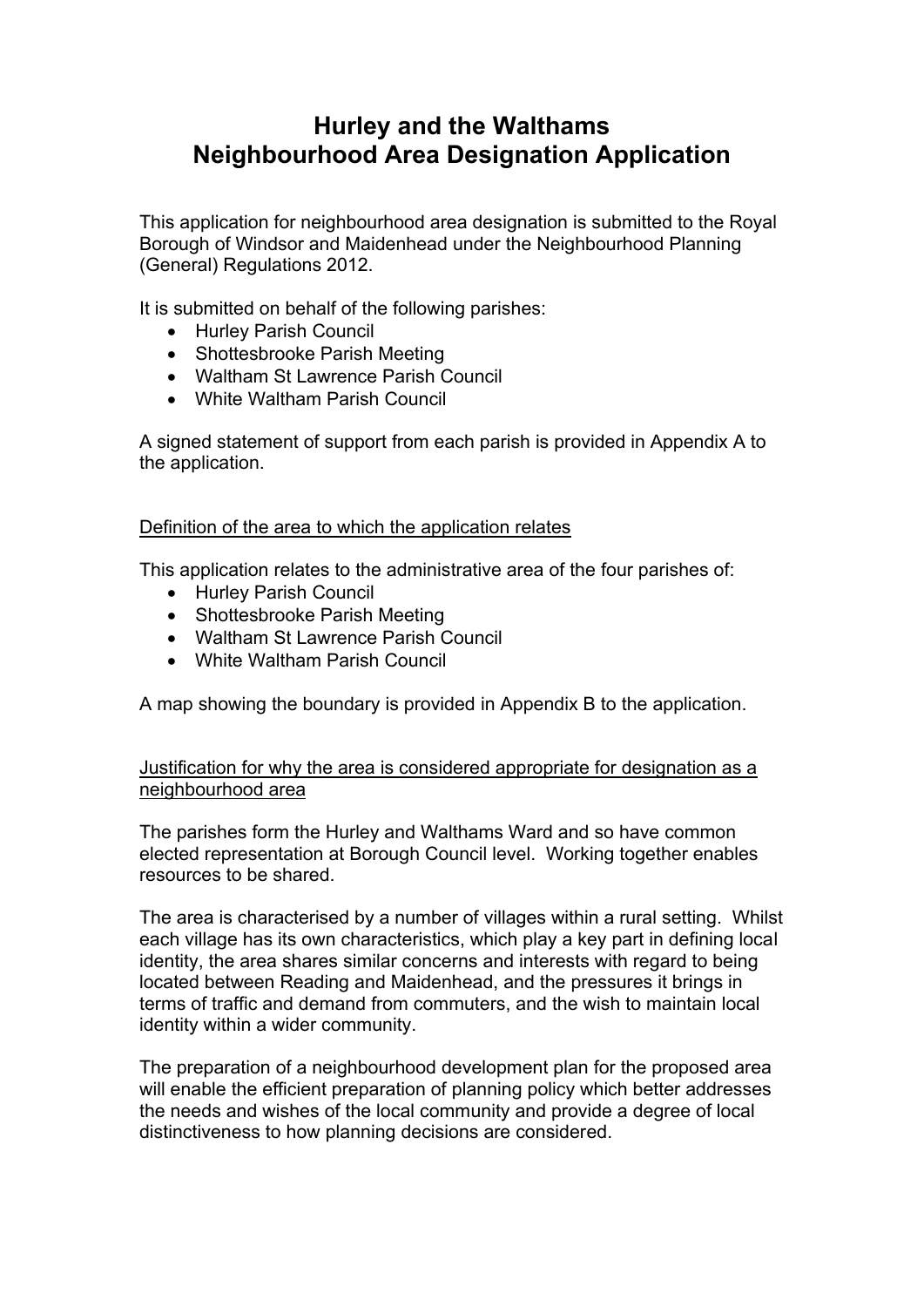The three parish councils and parish meeting support the preparation of a neighbourhood development plan and are actively working with village associations and other community representatives to achieve this. A steering group to drive the plan process has been established. A number of topic groups have also been established to research local issues and bring forward recommended actions for consultation.

#### The legal entitlement to make this application

Hurley Parish Council, Shottesbrooke Parish Meeting, Waltham St Lawrence Parish Council and White Waltham Parish Council all constitute 'relevant bodies' for the purpose of section 61G of the Town and Country Planning Act 1990. The specified area applied for consists of and only includes the administrative area of these relevant bodies.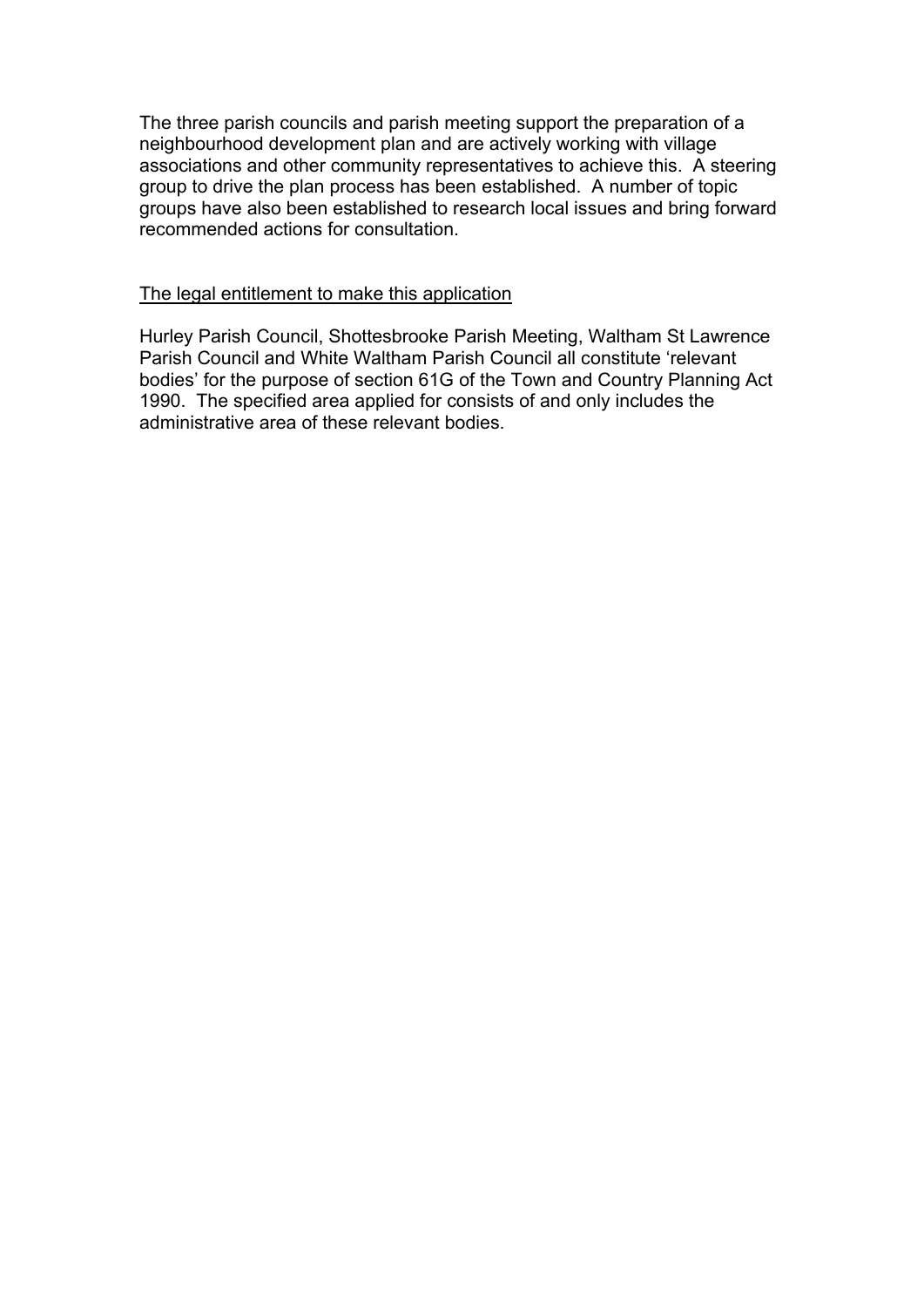# **Appendix A:<br>Statement of Support**

We confirm that we support this application for designation of a neighbourhood area.

| Signed:                                                                                                                 | For Hurley Parish Council                        |
|-------------------------------------------------------------------------------------------------------------------------|--------------------------------------------------|
| Name and Position SN HARRIUGTON CHAIRMAN                                                                                |                                                  |
| Date: $23/1/13$                                                                                                         |                                                  |
|                                                                                                                         |                                                  |
| Signed:                                                                                                                 | <b>Shottesbrooke Parish Meeting</b>              |
| Name and Position                                                                                                       | D. WARREN Chairman                               |
| Date: $ 0 - 12 - 12 -$                                                                                                  |                                                  |
| Signed<br>Name and Position $\left(\sqrt{\mathcal{L}}\mathcal{T} - \mathcal{H}\mathcal{L}\mathcal{H}\mathcal{H}\right)$ | For Waltham St Lawrence Parish<br><b>Council</b> |
| Date: $10 - 12 - 12$                                                                                                    |                                                  |
|                                                                                                                         |                                                  |
| Sign                                                                                                                    | For While Waltham Parish Council                 |
|                                                                                                                         | Name and Position PATRICK S. MI PONALD CHAMLIAN. |
| Date: $2\lambda \sqrt{N}$                                                                                               |                                                  |

 $\bar{\mathbf{v}}$